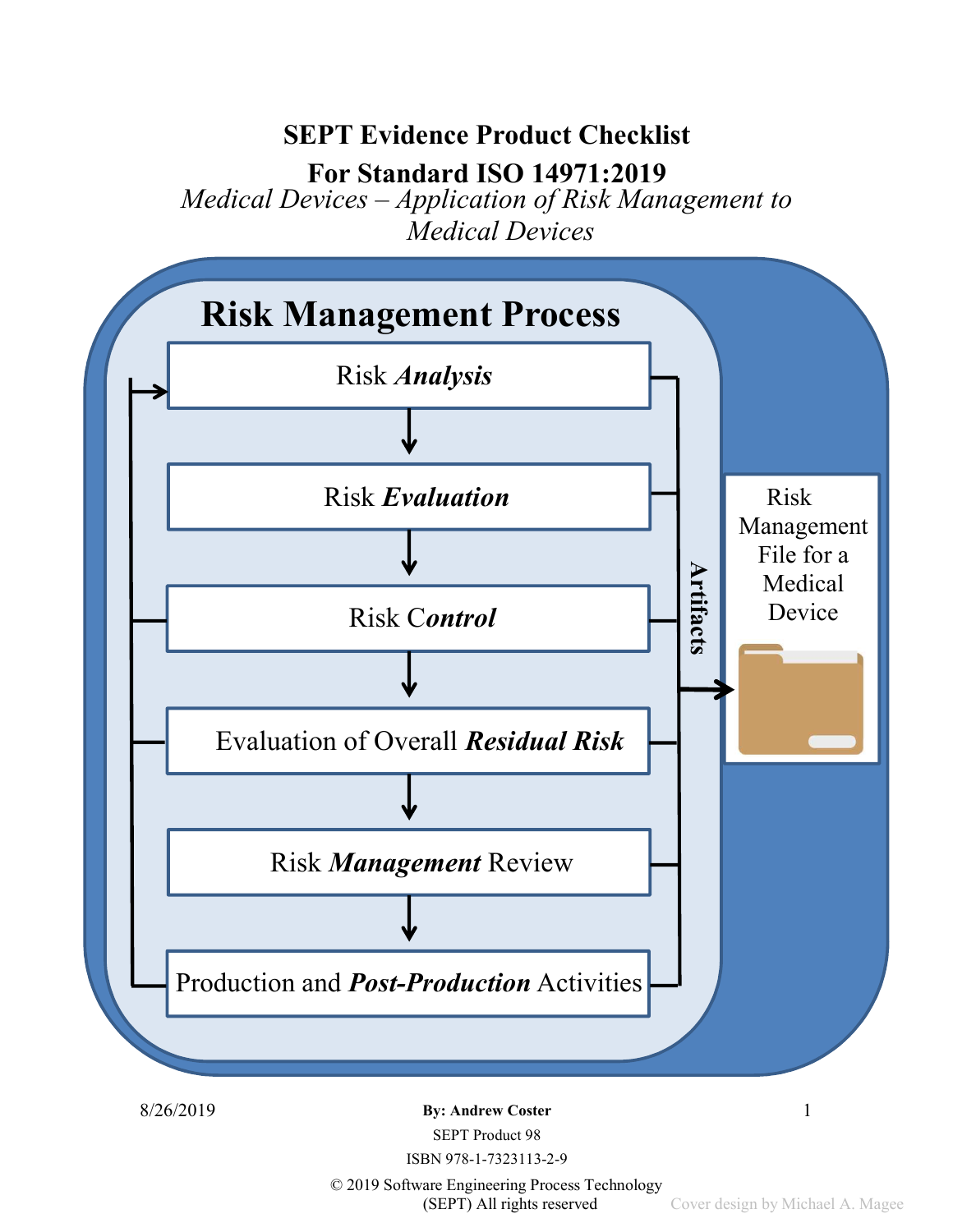#### **Contents**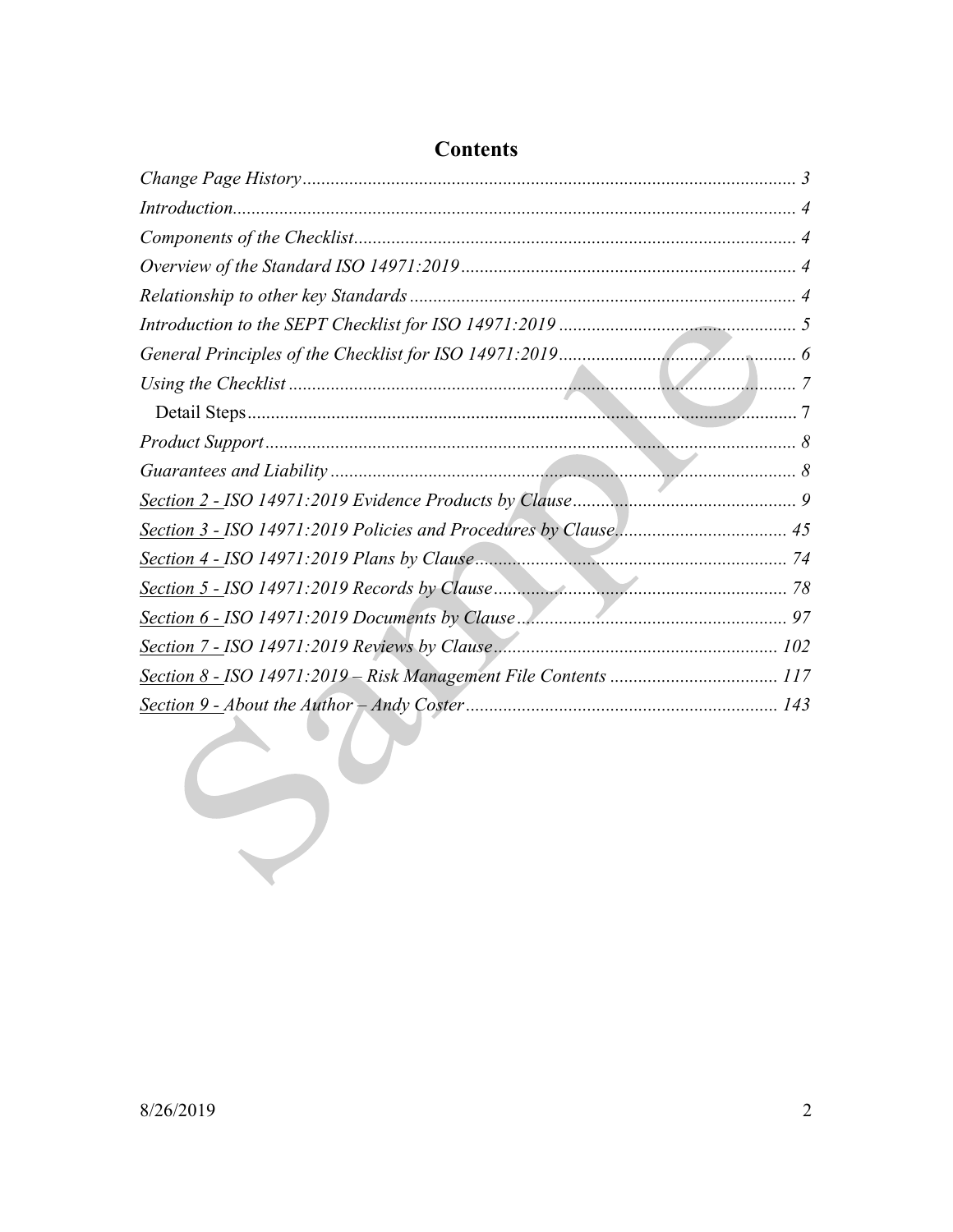## Change Page History

| Date                           | Change | Reason                                                   |
|--------------------------------|--------|----------------------------------------------------------|
| $26$ -Aug-2019   First Version |        | Original checklist for the 2019 version of<br>ISO 14971. |
|                                |        |                                                          |
|                                |        |                                                          |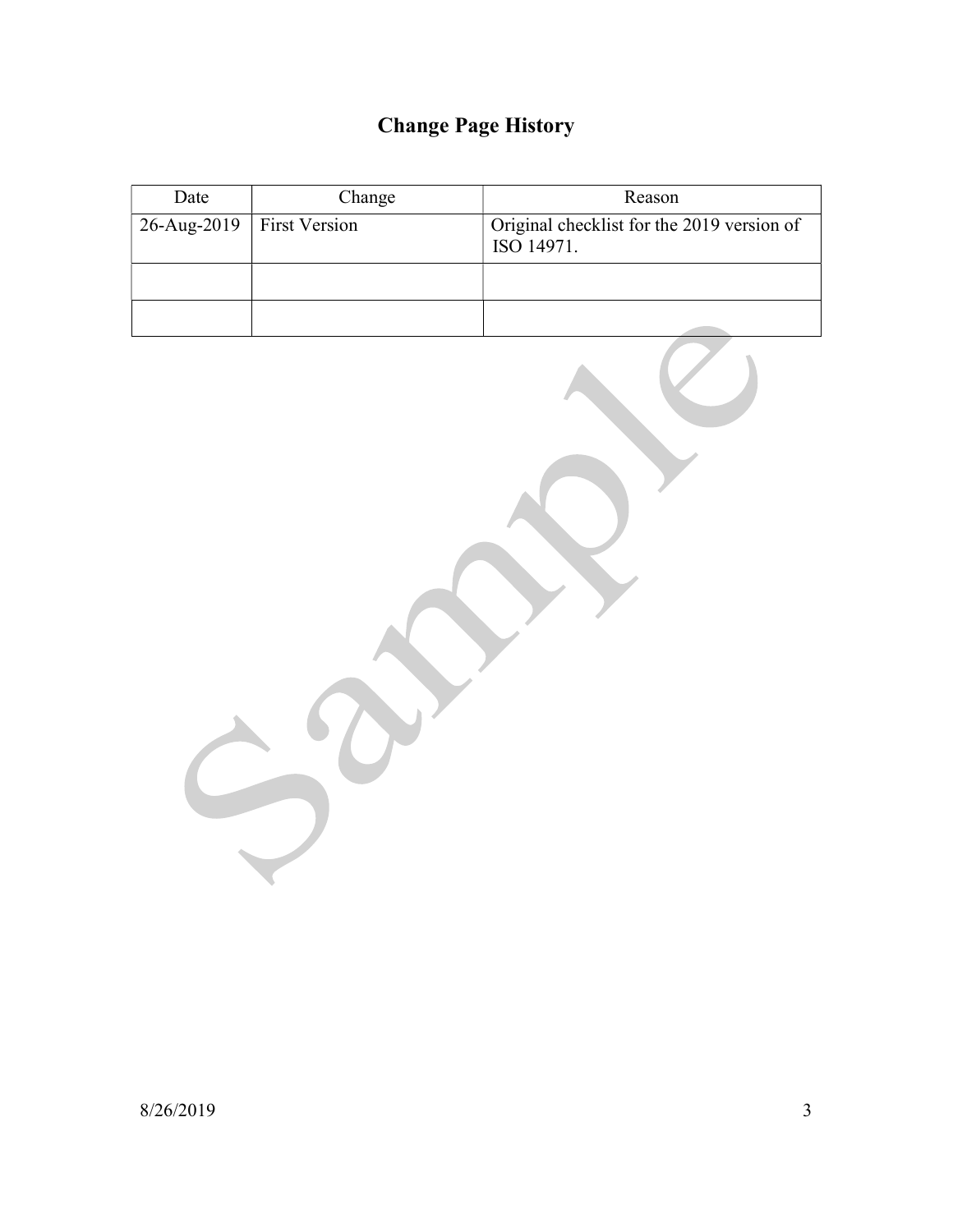## Section 1

## Introduction

### Components of the Checklist

This checklist is composed of 9 sections:

- Section 1. Introduction
- Section 2. Composites of all required and suggested "ISO 14971:2019 artifacts.
- Sections 3-7. Individual checklists for each type of artifact (policies  $\&$ . procedures, plans, records, documents and reviews)
- Section 8. Artefacts to be placed in the Risk Management File.
- Section 9. About the author

### Overview of the Standard ISO 14971:2019

ISO 14971 is a key standard specifying a process for a manufacturer to identify the hazards associated with medical devices, including in vitro diagnostic (IVD) medical devices, to estimate and evaluate the associated risks, to control these risks, and to monitor the effectiveness of the controls. The requirements of this standard are applicable to all stages of the lifecycle of a medical device.

It does not apply to clinical decision making, does not specify acceptable risk levels and does not require that the manufacturer have a quality management system in place. However, risk management can be an integral part of a quality management system.

ISO 14971 was developed specifically for medical device/system manufacturers using established principles of risk management. For other manufacturers, e.g., in other healthcare industries, this standard could be used as informative guidance in developing and maintaining a risk management system and process.

It deals with processes for managing risks, primarily to the patient, but also to the operator, other persons, other equipment and the environment.

The changes in the 2019 version of ISO 14971 include a significant reorganization of content, new terms, and more detailed requirements around evaluating residual risks and collecting production and post-production information. It also refocuses the standard on benefit-risk evaluation, which is in line with changing regulatory requirements such as the EU Medical Device Regulation (MDR) and In Vitro Diagnostic Regulation (IVDR).

### Relationship to other key Standards

ISO 14971:2019 is a companion document and is harmonized with expectations of ISO 13485:2016 requirements.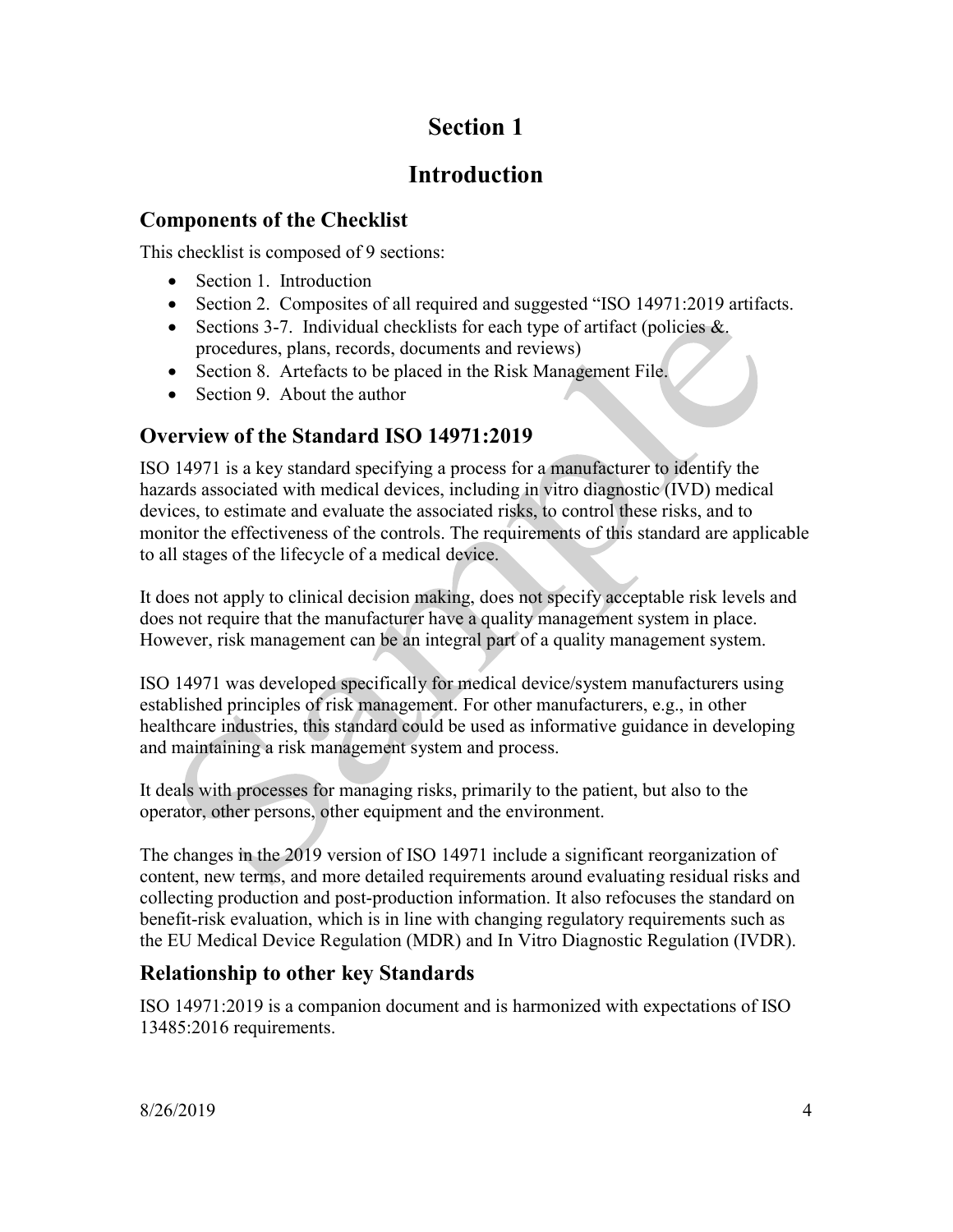Technical Report (TR) 24971, Medical devices – Guidance on the application of ISO 14971, will align with ISO 14971:2019 and retain the guidance previously in ISO 14971:2007 and TR 24971:2013.

#### Introduction to the SEPT Checklist for ISO 14971:2019

For 25 + years Software Engineering Process Technology (SEPT) has produced checklists for international standards. They have been produced for Medical Devices, Quality, Security and Software processes. Organization buy and use these checklists for:

- 1. Perform a gap analysis-Standard requirement requires versus what the organization does;
- 2. Ensuring that all the artifacts that are cited in the standard are addressed;
- 3. Providing the traceability by artifact from the standard to a process step;
- 4. To demonstrate that the organization was following an international standard in case of litigation;
- 5. More economical to purchase a checklist than develop one internally; and
- 6. Insurance that they have a checklist that is compiled by a company experienced in deciphering international standards and verified by domain experts.

This is a checklist for ISO 14971:2019, another checklist related to medical device standards. The purpose of the checklist is to define clearly all the artifacts (policy, procedure, plan, records, document, or reviews) that the underlying standard calls out. Normally the SEPT checklist has a section for the artifact "audit". However, the ISO 14971:2019 standard does not specify any requirements for "audits," so this section is left blank for this checklist. Nevertheless, in many sections there is a requirement to inspect the risk management file. Furthermore, what constitutes physical evidence (Artifacts) to meet the guidance outlined in ISO 14971 is sometimes difficult to identify. To bridge this gap the author and SEPT experts have identified items of physical evidence called out in the standard based on their knowledge of the document and their experience in the standards field. Each item of physical evidence that was identified by these experts is listed in the checklist as an artifact (policy, procedure, plan, records, document, or reviews.)

There must be an accompanying record of some type when a review has been accomplished. This record would define the findings of the review and any corrective action to be taken. For the sake of brevity this checklist does not call out a separate record for each review. All procedures should be reviewed but the checklist does not call out a review for each procedure, unless the standard calls out the procedure to be reviewed.

The author has carefully reviewed the Standard ISO 14971:2019 and defined the physical evidence required based upon this classification scheme. SEPT's engineering department has conducted a second review of the complete list and baseline standard to ensure that the documents' producers did not leave out a physical piece of evidence that a "reasonable person" would expect to find. If an artifact is called out more than one time, only the first reference is stipulated. If an artifact is required by ISO 14971:2019, it

8/26/2019 5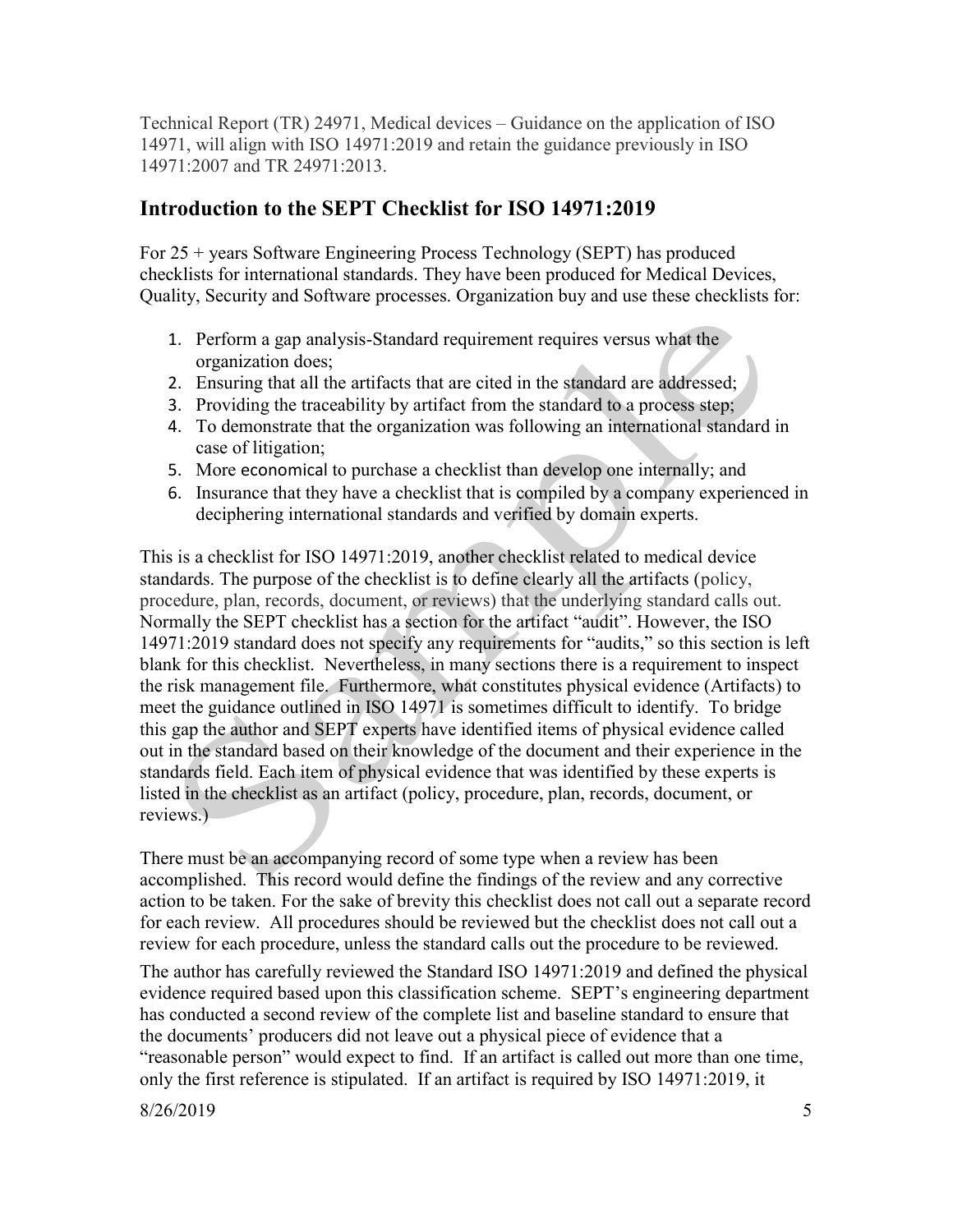appears in the checklist without appended symbol. If an item is "suggested" either by ISO 14971:2019 or by inference when a document or plan is called out it appears with an appended asterisk (\*). If an item is required to be included in the associated Risk Management File by ISO 14971:2019 it appears in the checklist with an appended symbol  $(\triangleright)$ . In this way traceability of requirements and suggested items as well as the need to include a required item in the Risk Management File is possible.

Note: These notations are listed in the footnotes for each section.

There are occasional situations in which a procedure or document is not necessarily separate and could be contained within another document. For example, the 'Manufacturer Medical Device Reasonably Foreseeable Misuse Document' could be a part of the 'Manufacturer Medical Device Intended Use Document'. The author has called out these individual items separately to ensure that the organization does not overlook any facet of physical evidence. If the organization does not require a separate document, and an item can be a subset of another document or record, then this fact should be denoted in the detail section of the checklist for that item. This should be done in the form of a statement reflecting that the information for this document may be found in section XX of Document XYZ. If the organizational requirements do not call for this physical evidence for a project, this should also be denoted with a statement reflecting that this physical evidence is not required and why. The reasons for the evidence not being required should be clearly presented in this statement. Many of the procedures referenced could in fact be a part of a detailed Risk Management (Process) procedure. Further details on this step are provided in the Detail Steps section of the introduction. The size of these documents could vary from paragraphs to volumes depending upon the size and complexity of the project or business requirements.

### General Principles of the Checklist for ISO 14971:2019

This checklist was prepared by analyzing each clause of the Standard for the key words that signify a:

- Policy
- Procedure
- Plan
- Records
- Document
- Review

This checklist specifies evidence that is unique. After reviewing the completed document, the second review was conducted from a common sense "reasonable person" approach.

The information was transferred into checklist tables, based on the type of product or evidence. In total, there are 183 artifacts identified by SEPT in the checklist, of which 104 are required to be stored in the Risk Management File.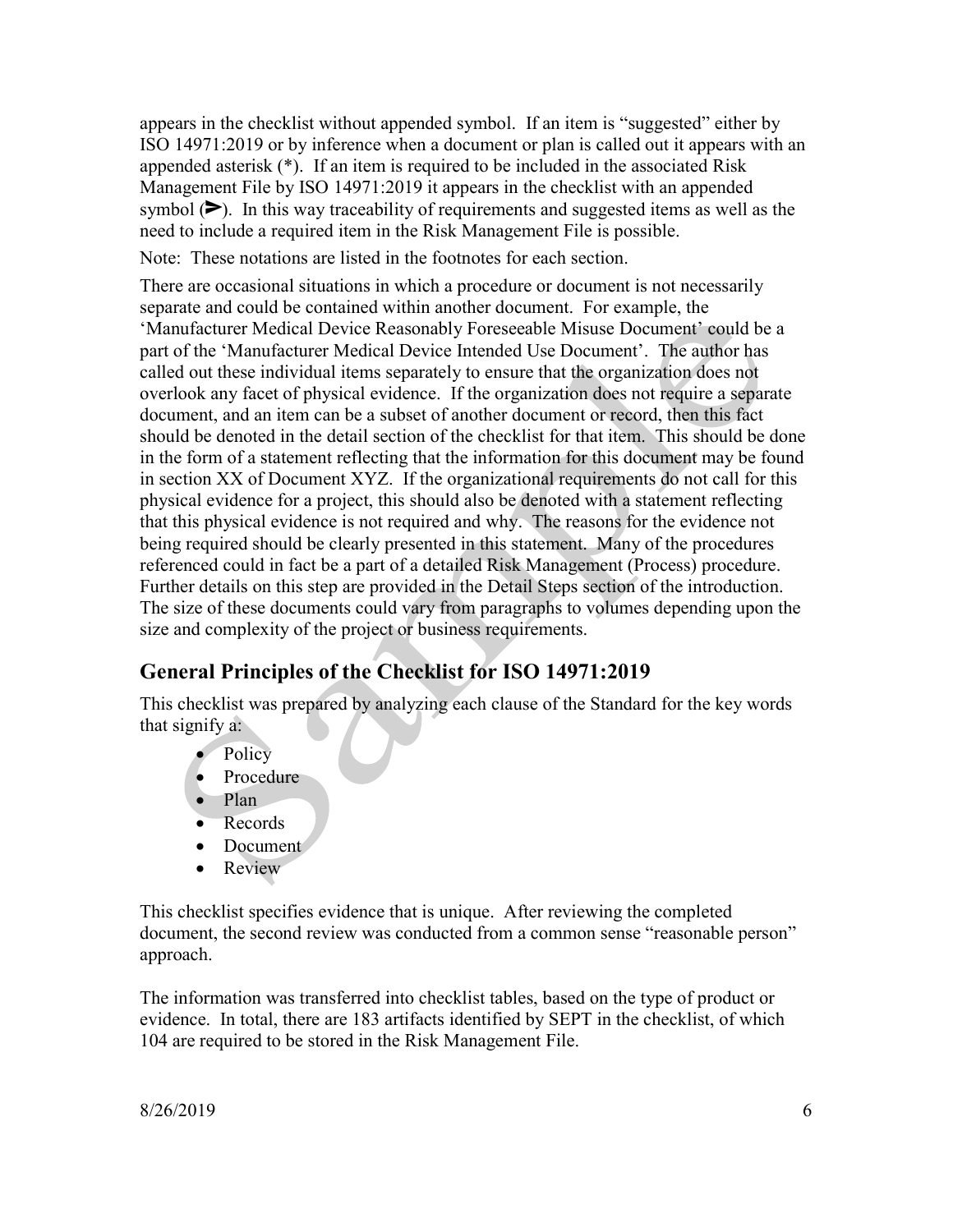### Using the Checklist

When a company is planning to use ISO 14971:2019 standard, the company should review the evidence checklist. If the company's present process does not address an ISO 14971:2019 standard product, then the following question should be asked: "Is the evidence product required for the type of business of the organization?" If, in the view of the organization, the evidence is not required, the rationale should be documented and inserted in the checklist and quality manual. This rationale should pass the "reasonable person" rule. If the evidence is required, plans should be prepared to address the missing item(s).

#### Detail Steps

An organization should compare the proposed output of their organization against the checklist. In doing this, they will find one of five conditions that exist for each item listed in the checklist. The following five conditions and the actions required by these conditions are listed in the table below.

| <b>Condition</b>                                                                                                                                                                                      | <b>Action Required</b>                                                                                                                                                                     |
|-------------------------------------------------------------------------------------------------------------------------------------------------------------------------------------------------------|--------------------------------------------------------------------------------------------------------------------------------------------------------------------------------------------|
| The title of the documented evidence<br>specified by the checklist (document,<br>plan, etc.) <i>agrees</i> with the title of the<br>evidence being planned by the<br>organization.                    | Record in checklist that the organization<br>is compliant.                                                                                                                                 |
| The title of the documented evidence<br>specified by the checklist (document,<br>etc.) <i>disagrees</i> with the title of the<br>evidence planned by the organization<br>but the content is the same. | Record in the checklist the evidence titles<br>the organization uses and record that<br>the organization is compliant, and the<br>evidence is the same although the title<br>is different. |
| The title of the documented evidence<br>specified by the checklist (document,<br>etc.) is <i>combined</i> with another piece of<br>evidence.                                                          | Record in the checklist the title of the<br>evidence (document, etc.) in which<br>this information is contained.                                                                           |
| The title of the documented evidence<br>specified by the checklist (document,<br>etc.) is not planned by the organization<br>because it is not required.                                              | Record in the checklist that the evidence<br>is not required and the rationale for<br>this decision.                                                                                       |
| The title of the documented evidence<br>called out by the checklist (document,<br>etc.) is not planned by the organization<br>and <i>should be</i> planned by it.                                     | Record in the checklist when this<br>evidence will be planned and<br>reference a plan for accomplishing<br>the task.                                                                       |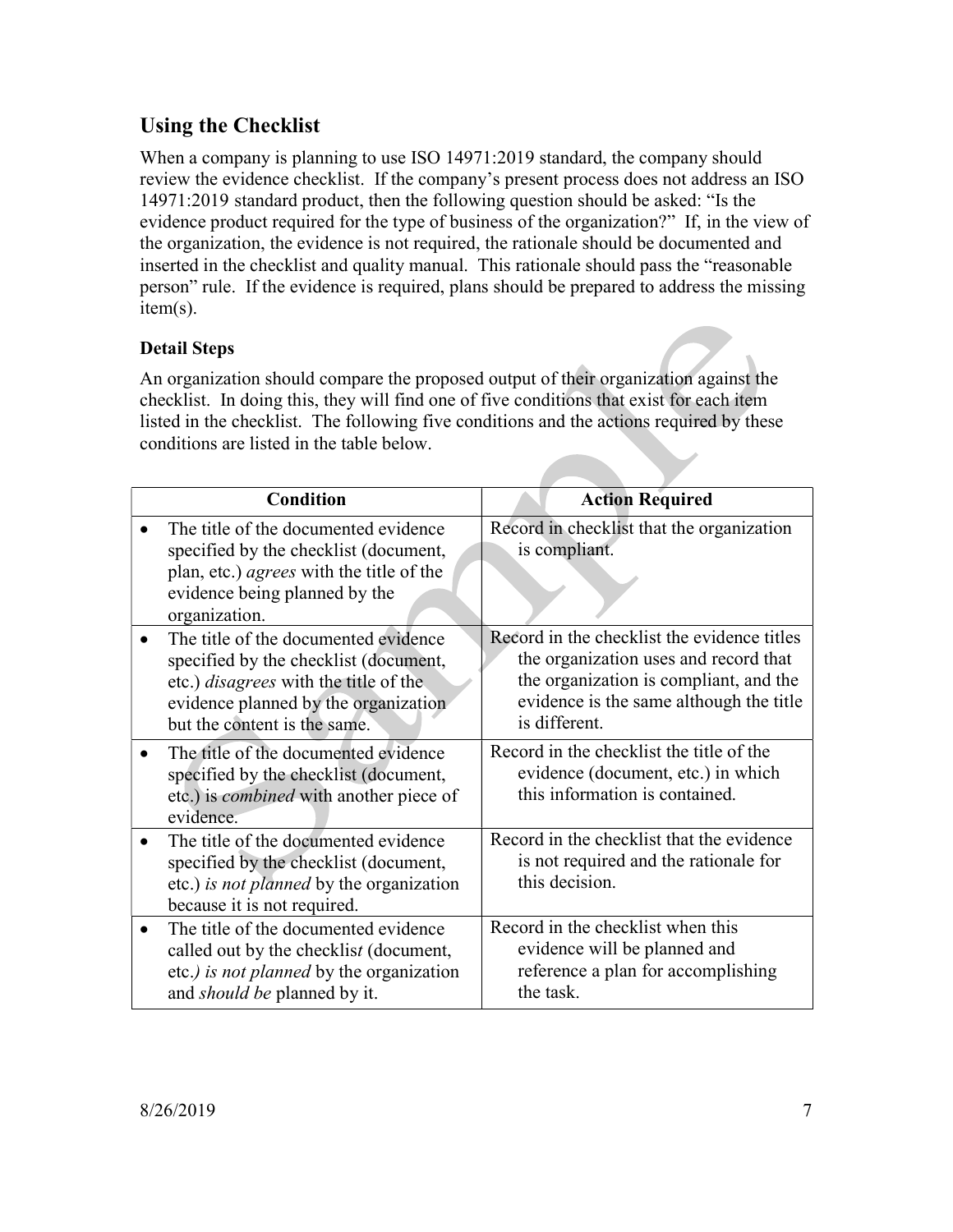### Product Support

All reasonable questions concerning this checklist, or its use will be addressed by SEPT free of charge for 60 days from time of purchase, up to a maximum of 4 hours of consultation time.

### Guarantees and Liability

Software Engineering Process Technology (SEPT) makes no guarantees implied or stated with respect to this checklist, and it is provided on an "as is" basis. SEPT will have no liability for any indirect, incidental, special, or consequential damages or any loss of revenue or profits arising under, or with respect to the use of this document.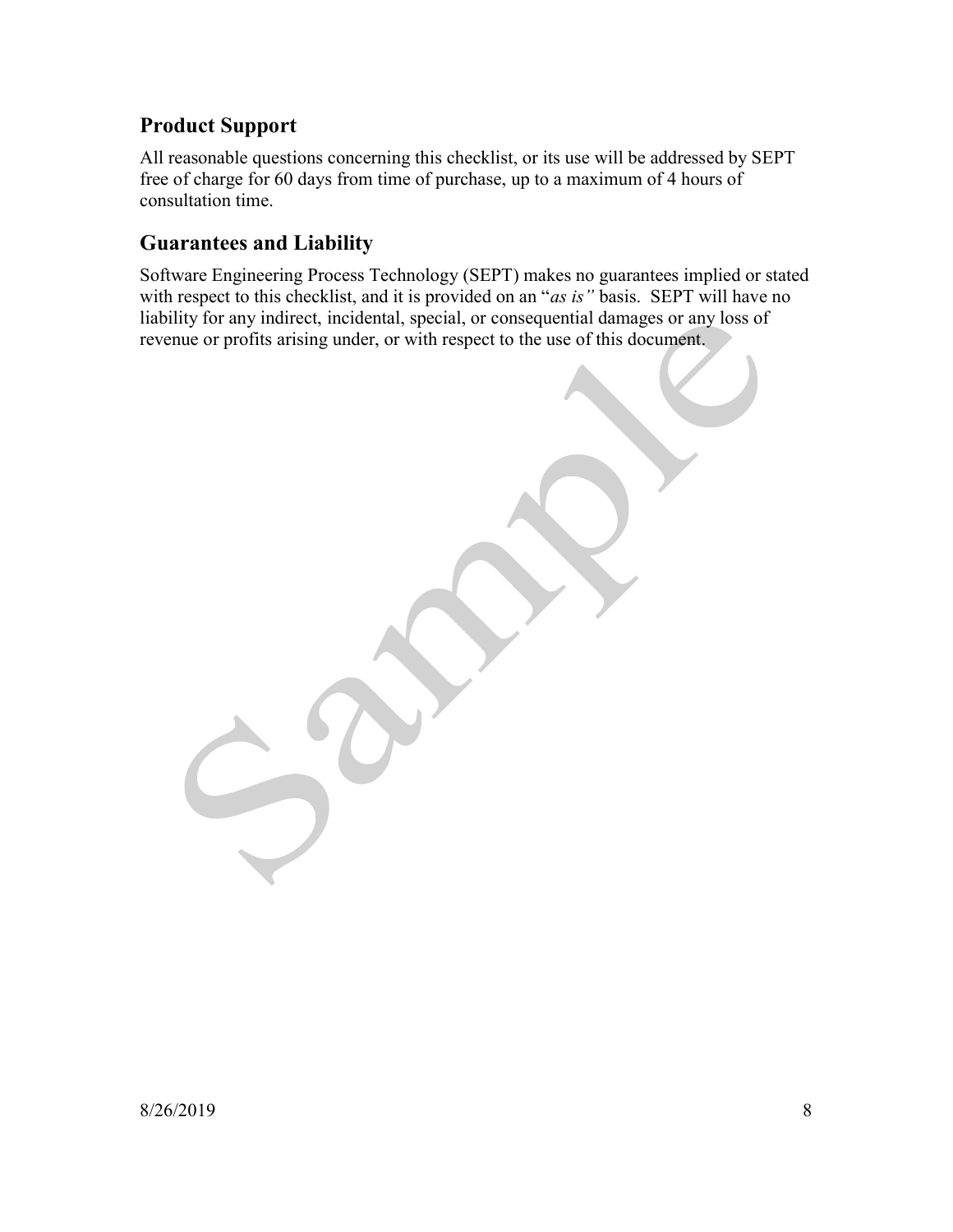|                         | <b>ISO 14971:2019 Clause</b>                                 | Policies and                                                                                                                                                                                                                                                                                                                                                                                                   | Plans | Records | Documents                                              | Reviews                                                                                                                                             |
|-------------------------|--------------------------------------------------------------|----------------------------------------------------------------------------------------------------------------------------------------------------------------------------------------------------------------------------------------------------------------------------------------------------------------------------------------------------------------------------------------------------------------|-------|---------|--------------------------------------------------------|-----------------------------------------------------------------------------------------------------------------------------------------------------|
|                         | <b>Number and Name</b>                                       | Procedures                                                                                                                                                                                                                                                                                                                                                                                                     |       |         |                                                        |                                                                                                                                                     |
| $\overline{\mathbf{4}}$ | <b>General requirements</b><br>for risk management<br>system |                                                                                                                                                                                                                                                                                                                                                                                                                |       |         |                                                        |                                                                                                                                                     |
| 4.1                     | Risk management<br>process                                   | Monitoring the<br>$\bullet$<br>Effectiveness<br>of The Risk<br>Control<br>Measures of<br>Hazards and<br>Hazardous<br><b>Situations</b><br>Procedure<br>Process for<br>$\bullet$<br>Identification<br>of Hazards and<br>Hazardous<br><b>Situations</b><br>Associated<br>with a Medical<br>Device<br>Procedure<br>Product<br>Realization<br>(Incorporating<br><b>Risk</b><br>Management<br>Process)<br>Procedure |       |         | Risk<br>$\bullet$<br>Management<br>Process<br>Document | Risk<br>$\bullet$<br>Management<br>Process<br>Document<br>Review*<br>Risk<br>$\bullet$<br>Management<br>Process<br>Document<br>Inspection<br>Review |

#### 8/26/2019

\* Identifies ISO 14971 Suggested artifact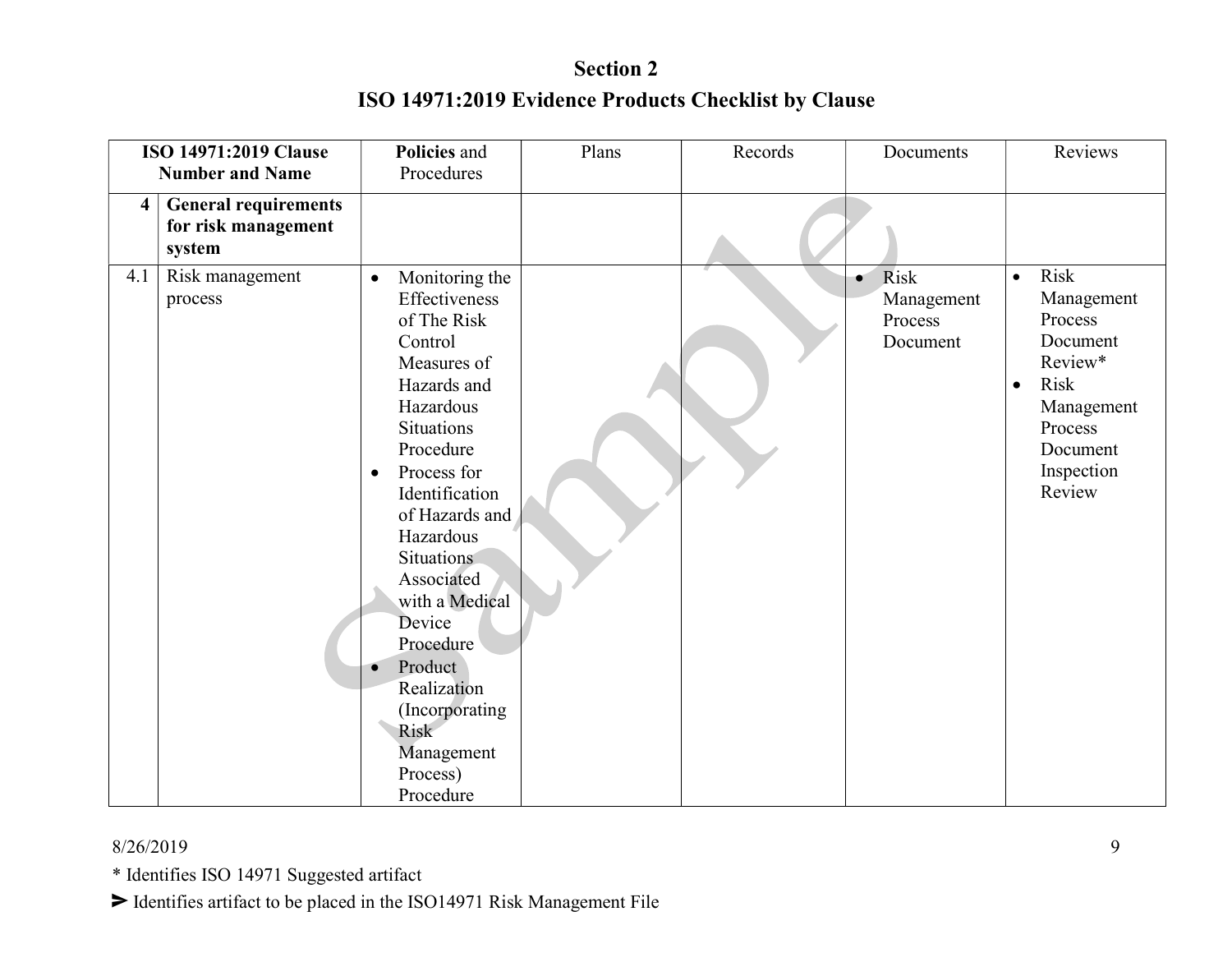|     | ISO 14971:2019 Clause                | Policies and                                                                                                                                                                                                                                                                                                                                                                                                                                                                   | Plans | Records | Documents | Reviews |
|-----|--------------------------------------|--------------------------------------------------------------------------------------------------------------------------------------------------------------------------------------------------------------------------------------------------------------------------------------------------------------------------------------------------------------------------------------------------------------------------------------------------------------------------------|-------|---------|-----------|---------|
|     | <b>Number and Name</b>               | Procedures                                                                                                                                                                                                                                                                                                                                                                                                                                                                     |       |         |           |         |
| 4.1 | Risk management<br>process (Cont. 1) | Risk<br>$\bullet$<br>Management<br>Process<br>Document<br>Procedure*<br>Risk<br>$\bullet$<br>Management<br>Process<br>(Throughout<br>the Life Cycle<br>of The Medical<br>Device)<br>Procedure<br><b>Risk Process</b><br>$\bullet$<br>Control of<br>Hazards and<br>Hazardous<br><b>Situations</b><br>Procedure<br><b>Risk Process</b><br>$\bullet$<br>Estimation and<br>Evaluation of<br>Associated<br>Risks from<br>Hazards and<br>Hazardous<br><b>Situations</b><br>Procedure |       |         |           |         |

#### 8/26/2019

\* Identifies ISO 14971 Suggested artifact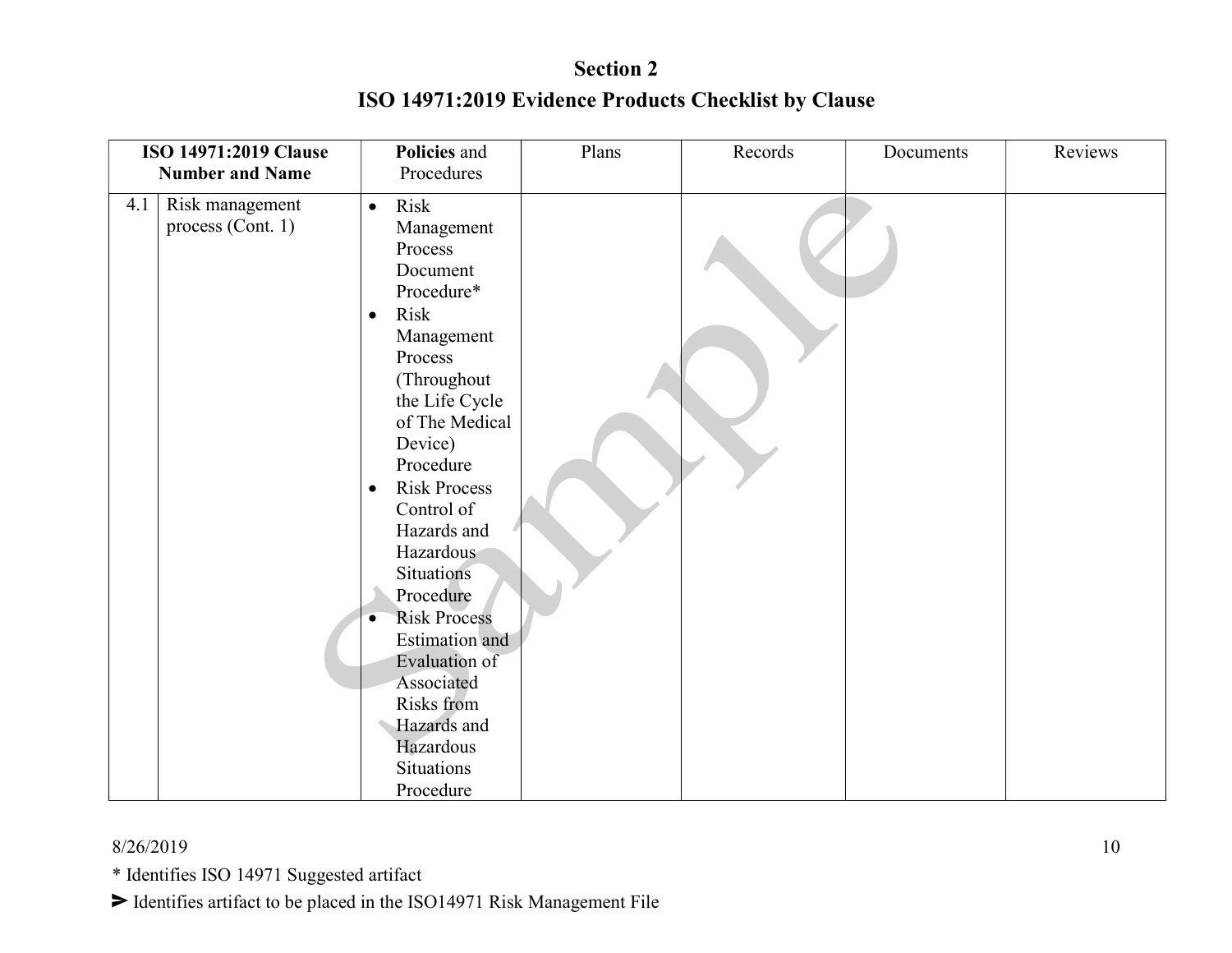| <b>ISO 14971:2019 Clause</b><br><b>Number and Name</b> | Policies and<br>Procedures                                                                                                                                                                                                                                                                                                                                                                                                                                         | Plans                                                                                                   | Records                                                                                  | Documents                                                                                    | Reviews                                                                                                                                                                                                                                                                                                                                                                                                              |
|--------------------------------------------------------|--------------------------------------------------------------------------------------------------------------------------------------------------------------------------------------------------------------------------------------------------------------------------------------------------------------------------------------------------------------------------------------------------------------------------------------------------------------------|---------------------------------------------------------------------------------------------------------|------------------------------------------------------------------------------------------|----------------------------------------------------------------------------------------------|----------------------------------------------------------------------------------------------------------------------------------------------------------------------------------------------------------------------------------------------------------------------------------------------------------------------------------------------------------------------------------------------------------------------|
| 4.2<br>Management<br>responsibilities                  | <b>Risk</b><br>$\bullet$<br>Management<br>Process<br>Compliance<br>Procedure<br>Top<br>$\bullet$<br>Management<br>Assignment of<br>Competent<br>Personnel for<br>the Risk<br>Management<br>Process<br>Procedure<br><b>Top</b><br>$\bullet$<br><b>Management</b><br><b>Criteria</b> for<br><b>Risk</b><br><b>Acceptability</b><br><b>Policy</b><br>Top<br>Management<br>Provision of<br>Adequate<br>Resources for<br>the Risk<br>Management<br>Process<br>Procedure | Top<br>$\bullet$<br>Management<br>Suitability of<br><b>Risk</b><br>Management<br>Process<br>Review Plan | Risk<br>$\bullet$<br>Management<br>Document<br>Responsibilities<br>Inspection<br>Records | Top<br>$\bullet$<br>Management<br><b>Risk Review</b><br>Decisions and<br>Actions<br>Document | Top<br>$\bullet$<br>Management<br><b>Risk Review</b><br>Decisions and<br>Actions<br>Document<br>Review*<br>Top<br>$\bullet$<br>Management<br>Suitability of<br><b>Risk</b><br>Management<br>Process<br>Review<br>Top<br>$\bullet$<br>Management<br>Suitability of<br><b>Risk</b><br>Management<br>Process<br>Review Plan<br>Review*<br>Management<br>$\bullet$<br>Responsibility<br>Document<br>Inspection<br>Review |

#### 8/26/2019

\* Identifies ISO 14971 Suggested artifact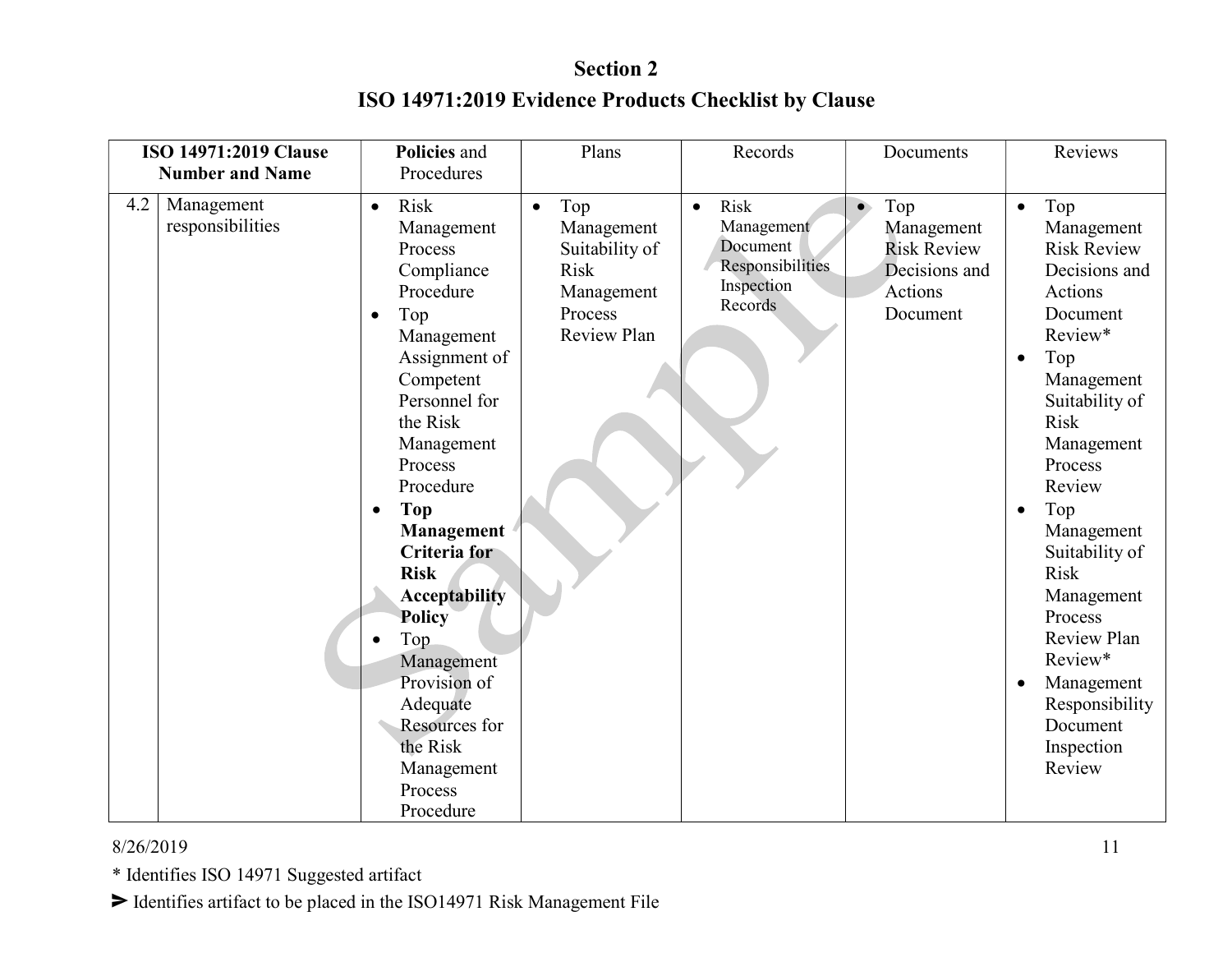|     | <b>ISO 14971:2019 Clause</b><br><b>Number and Name</b> | Policies and<br>Procedures                                                                                                                                                                                                  | Plans | Records | Documents | Reviews |
|-----|--------------------------------------------------------|-----------------------------------------------------------------------------------------------------------------------------------------------------------------------------------------------------------------------------|-------|---------|-----------|---------|
| 4.2 | Management<br>responsibilities<br>(Cont. 1)            | Top<br>$\bullet$<br>Management<br><b>Risk Review</b><br>Decisions and<br>Actions<br>Document<br>Procedure<br>Top<br>$\bullet$<br>Management<br>Suitability of<br>Risk<br>Management<br>Process<br>Review Plan<br>Procedure* |       |         |           |         |

$$
\frac{1}{2} \partial Y
$$

\* Identifies ISO 14971 Suggested artifact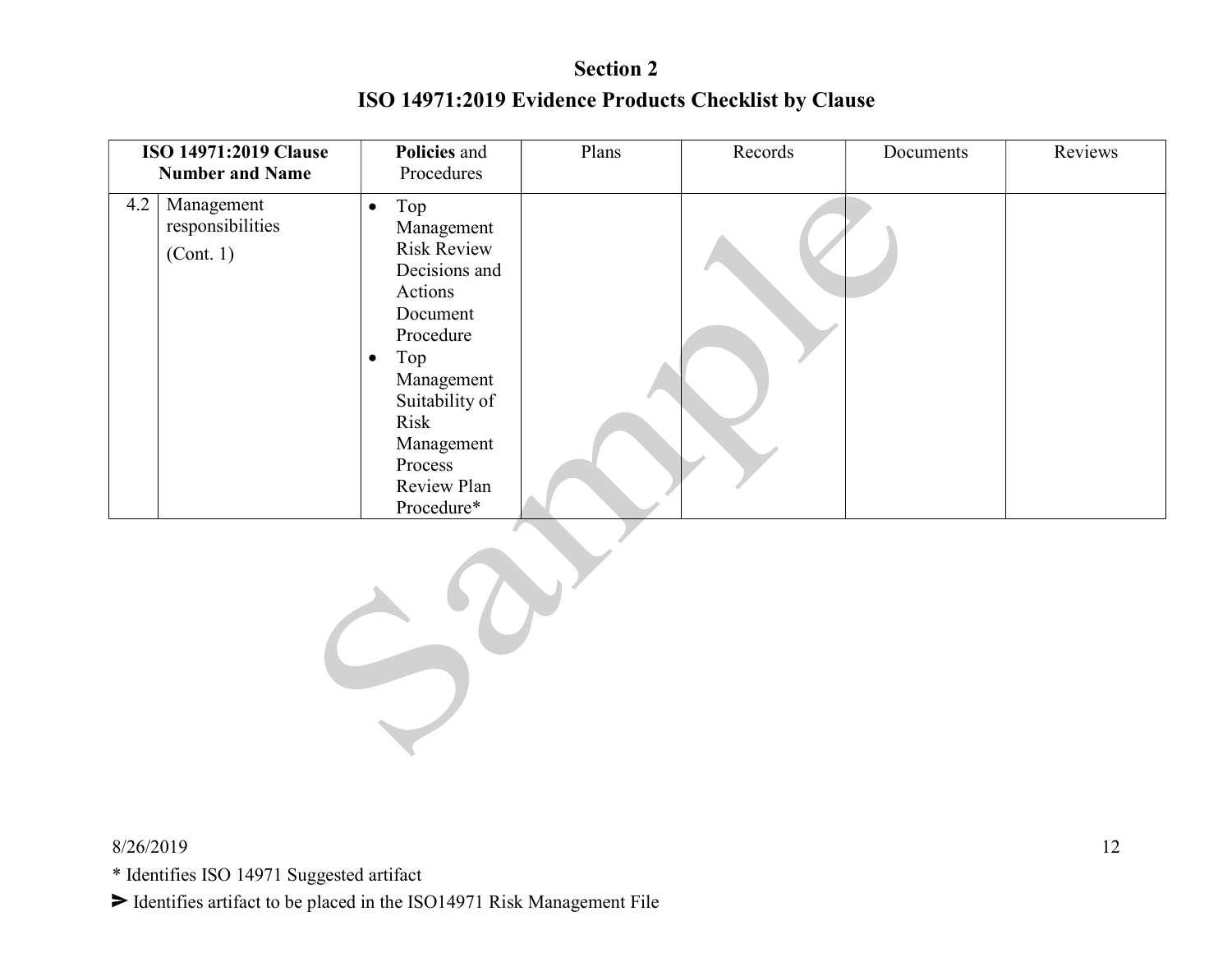|     | ISO 14971:2019 Clause<br><b>Number and Name</b> | Policies and<br>Procedures                                                                                                                                                                                                                                                                 | Plans | Records                                                                      | Documents | Reviews                                                                          |
|-----|-------------------------------------------------|--------------------------------------------------------------------------------------------------------------------------------------------------------------------------------------------------------------------------------------------------------------------------------------------|-------|------------------------------------------------------------------------------|-----------|----------------------------------------------------------------------------------|
| 4.3 | Competence of<br>personnel                      | Personnel<br>$\bullet$<br>Competency<br>Review of<br>Risk<br>Management<br>Education,<br>Training,<br>Skills and<br>Experience<br>Procedure<br>Personnel<br>$\bullet$<br>Knowledge<br>and<br>Experience of<br>Particular<br>Medical<br>$Device(s)$ and<br>their Use<br>Review<br>Procedure |       | Personnel Risk<br>$\bullet$<br>Management<br>Skills<br>Competence<br>Records |           | Risk<br>$\bullet$<br>Management<br>Competency<br>Records<br>Inspection<br>Review |
|     |                                                 |                                                                                                                                                                                                                                                                                            |       |                                                                              |           |                                                                                  |

#### 8/26/2019

\* Identifies ISO 14971 Suggested artifact